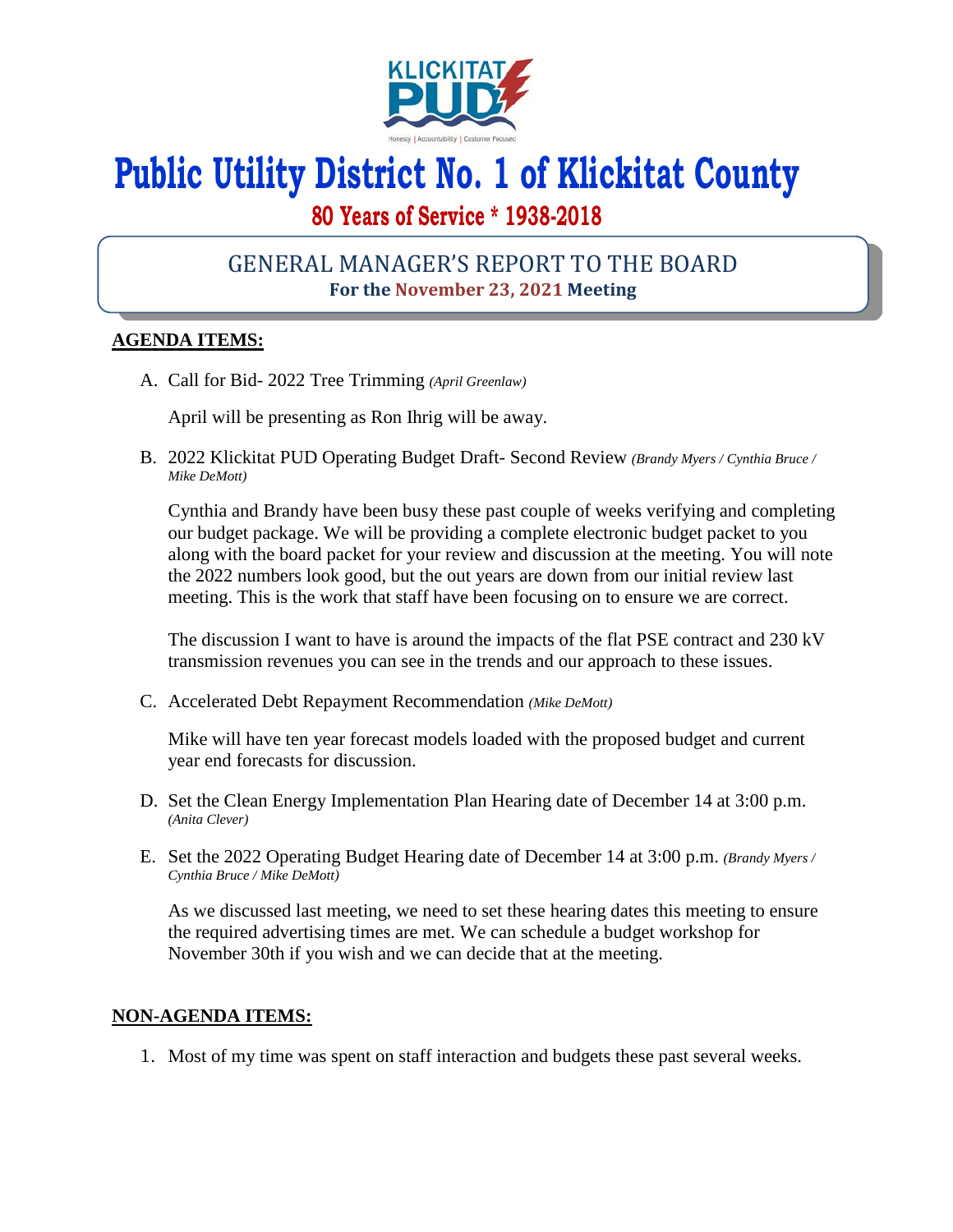- 2. Department of Natural Resources Utility Advisory Committee **-** this is the follow up group to the DNR / Utility Task Force and was driven by additional legislation by Senator Hawkins that passed this last session. The first advisory meeting was three months late and there is not a full roster for the committee. I am concerned about DNR resourcing to support the committee. We did receive the next drafts of the master agreements and investigation protocols; Colin Willenbrock and I will review, comment and present these to the Washington Public Utility District Association group.
- 3. Washington PUD Association **-** I listened in to the Energy Committee Zoom meeting this week. My feedback to you is that they appear to be focusing on the right hot topics. The mix of commissioners is certainly changing and I can touch on that at the meeting. Attached is the agenda for your reference to the issues they are dealing with.
- 4. Markets Update **-** you know there are many groups working on evaluating regional markets to improve overall electric grid efficiencies and renewable integration. Attached is a chart showing the various groups and initiatives. Mike and I are tracking them to ensure we know what might be coming without getting too bogged down. There are many utilities with full time staff on these issues. We will not be participating at the levels of those larger utilities, but these issues will affect Bonneville Power Administration and the world around us. As we have always done, we continue to try to focus on how we might be impacted and how we position ourselves.



## Market Options and Exploratory Groups

Includes: Xcel Energy-Colorado (PSCo), Arizona Public Service, Black Hills Energy, Idaho Power, NV Energy, PacifiCorp, Platte River Power Authority, Portland General Electric, Puget Sound Energy, Salt River Project, Seattl City Light, and Tucson Electric Power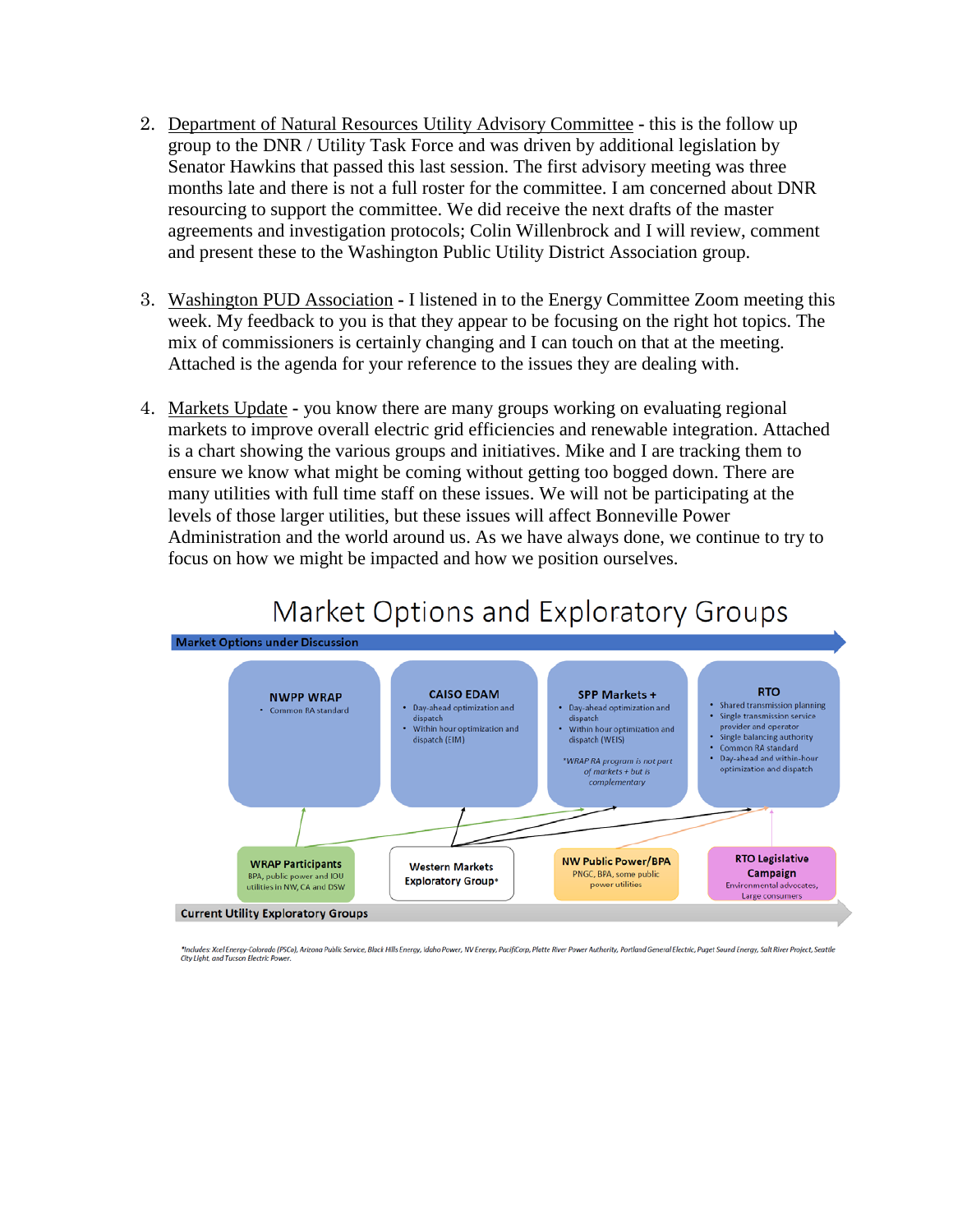

**Energy Committee November 18, 2021 10:00 – 11:30 AM** *Draft Via Zoom Meeting* 

1. Call to order/roll call of members 10:00 AM

- 2. Approve September meeting minutes
- 3. Additions/changes to the agenda
- 4. Energy Policy Issues
	- a. Priority issues:

#### **1. CETA implementation: Use of Electricity**

**UTC Draft Regulation**: UTC has issued draft language regarding use. Working on letters (by WPUDA and joint with other utilities/utility organizations. Focusing on ensuring that the language accommodates BPA power and a resource acquisition (rather than delivery) compliance approach.

#### **2. Grid Reliability**

**Powerpoint for Legislators:** Developed a powerpoint presentation covering risks to grid reliability in Washington including policy recommendations for the Legislature to consider going into the legislative session. Gave presentation three different times to 23 legislators (~16% of the legislature) and 16 legislative staff. Very positive feedback.

**Transmission Corridor Workgroup:** Continuing participation. Gave presentation of the need for new transmission to accommodate CETA and transportation/building electrification efforts. Next meeting in December.

#### **3. Regional Planning**

**NWPCC Power Plan:** Met with Council Members Oshie and Norman to discuss initial reactions to the plan. Developing a comment letter. Will discuss our comments.

#### **4. CETA Compliance**

**Clean Energy Implementation Plan** (CEIP): Organized a Nov. 9, workshop to assist COUs (PUDs, Coops & municipals) struggling with the data and programs to be reported in the Commerce compliance template. Utilities further along in filling out the template discussed their approaches and data sources. Due December 31.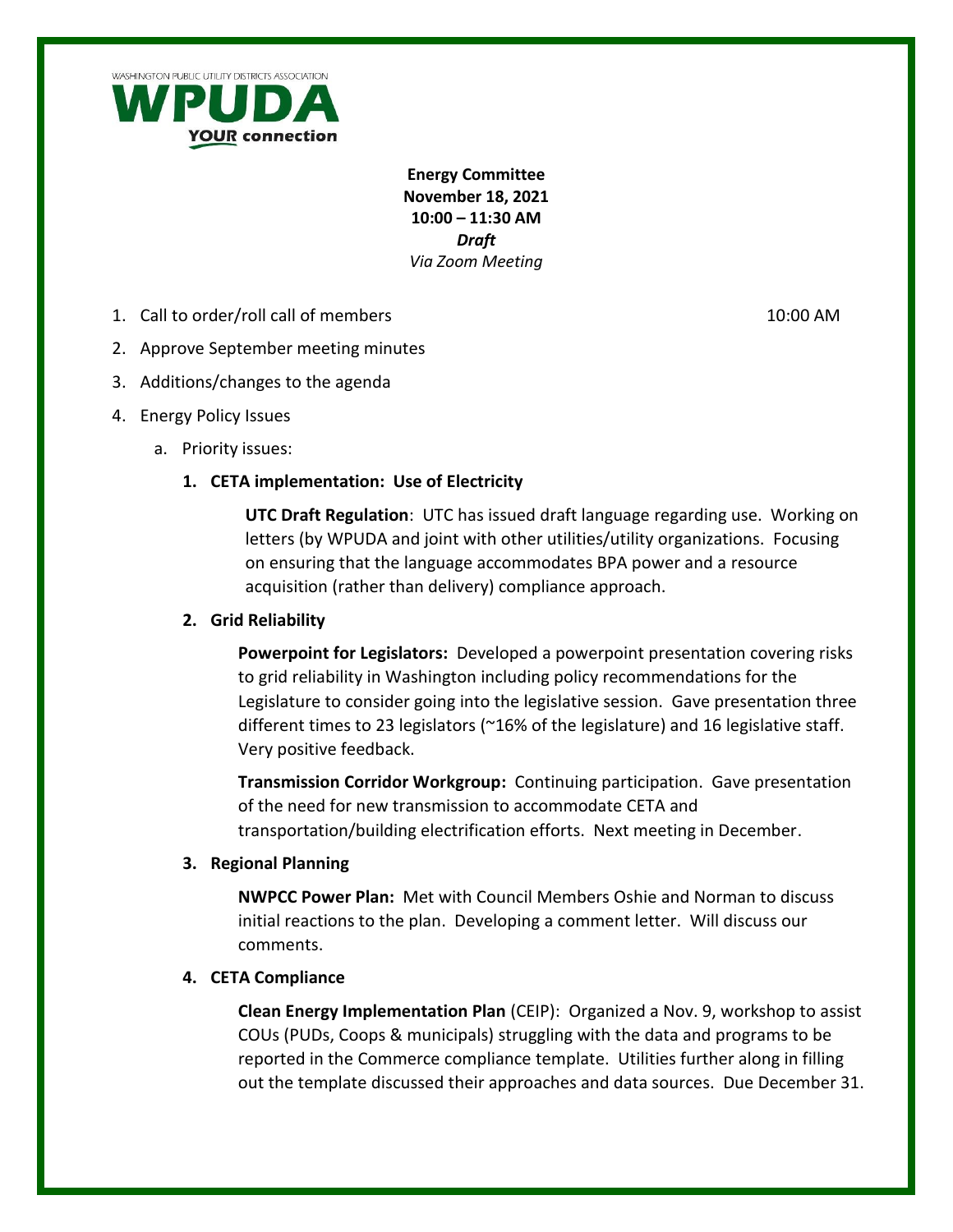- b. Regulatory Issues Update:
	- **1. Agriculture - Disclosure Mandates for Vehicle Charging Facilities (SB 5192)**
	- **2. Ecology – Low-Carbon Fuel Standards (HB 1094)**
	- **3. Ecology – Carbon Commitment Act (SB 5126)**
- c. Energy Issues expected in the 2022 Legislative Session
	- 1. **Arrearage Support:** Seeking \$250M state aid for electric/natural utility customers in arrears.
	- 2. **Decarbonization of residential and commercial buildings:** HB 1084 from the 2021 session split into 4 bills:
		- i. Building codes requiring net-zero energy consumption in new residential and nonresidential buildings by 2030.
		- ii. Phase out the use of Natural Gas for heating, cooking, water heat, etc.
		- iii. New building performance standards
		- iv. Allow electric utilities to finance fuel-switching (NG to electricity).

Oppose due to concerns about the capability of the grid (generation and transmission) to accommodate the increased load. Asking for a thorough assessment of grid status prior to enacting new electrification mandates. Given the split of HB1084 into four bills, looking to discuss WPUDA's position on these bills.

- 3. **Net Ecological Gain demonstration for all public development projects (HB 1117):**  Oppose amending the state's comprehensive planning framework to mandate financial support for salmon recovery projects that are physically unconnected with public development projects.
- 4. **Customer Rights (HB 1421):** Concerned about perverse incentive for tenants to continue to refuse to pay utility service charges – utilities must write-off arrearage after one year. As written only affects municipal utilities.
- 5. **Clean Energy Transformation Act (new)**: Two changes proposed:
	- i. Authorize Commerce to issue declaratory orders for CETA compliance, similar to the provisions of RCW 19.285.045.
	- ii. Clarify the authority of publicly owned utilities to engage in GHG reduction efforts post-Okeson.

#### d. Other Issues

- **1. DNR/Utility master agreement regarding vegetation management**
- **2. BPA Conservation Program: HWM calculation, target setting, and funding**
- **3. SBCC: Distributed Generation Code Requirements for Large Commercial Buildings**
- 5. Adjourn 11:30 AM